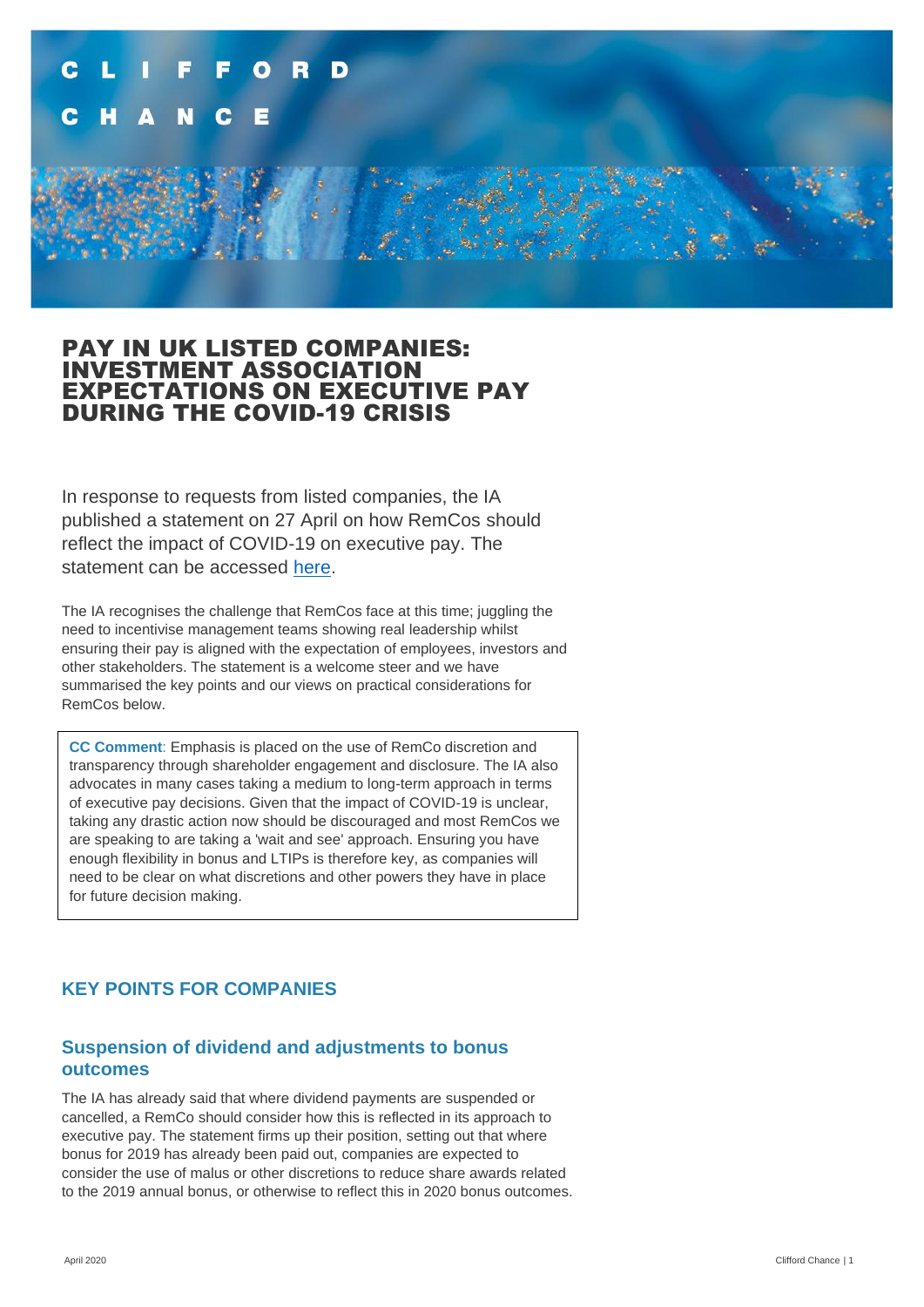#### R F C

C H A N C E

PAY IN UK LISTED COMPANIES INVESTMENT ASSOCIATION EXPECTATIONS ON EXECUTIVE PAY DURING THE COVID-19 CRISIS

**CC Comment**: Companies will want to consider carefully how this is addressed, paying close attention to the malus powers in their plans and policies and the employee relations issues that almost inevitably arise if an individual is told that 'malus' has been used. Adjusting 2020 bonus outcomes may make more practical sense, as COVID-19 is a 2020 FY issue and a forward-looking change will typically be easier to operationalise. Where companies need to unwind dividend share awards, consideration should be given to adjusting outstanding awards or making adjustments to future grants.

#### **Adjustment of performance conditions**

The IA does not expect RemCos to adjust performance conditions for annual bonuses or outstanding LTIP awards to account for the impact of COVID-19. However, where a RemCo considers that the performance of the company and shareholder experience are not commensurate with pay outcomes, then it should use its discretion to ensure a strong link between pay and performance. RemCos should engage with their shareholders and disclose the reasons for the use of discretion.

**CC Comment**: The statement is advocating a 'wait and see' approach, again placing an increased emphasis on RemCo discretions to be able to adjust awards further down the road. RemCos will want to ensure they are comfortable with the scope of their powers now, so that they are not caught out at the time of vesting. The statement stops short of addressing other key areas of concern for businesses, however. For example, many companies are grappling with the question of whether to amend or revisit existing LTIP performance conditions where it has become clear that they are no longer effective in incentivising participants or otherwise considering making 2020 variable pay contingent on COVID-19 specific targets. No guidance on these issues is provided in the statement.

#### **Windfall gains - LTIP awards already granted in 2020**

Many December year-end companies will already have made LTIP grants in 2020 and the IA accepts that no adjustment needs be made to grant size to reflect any drop-in share price solely related to COVID-19. However, the IA expects RemCos to look at the general market and share price response over the performance period to ensure that there will be no windfall gains on the vesting of these awards.

RemCos should set out in their next Directors' Remuneration Report the approach they will take and factors they will consider when judging if there has been a windfall gain from any LTIP grant made in 2020.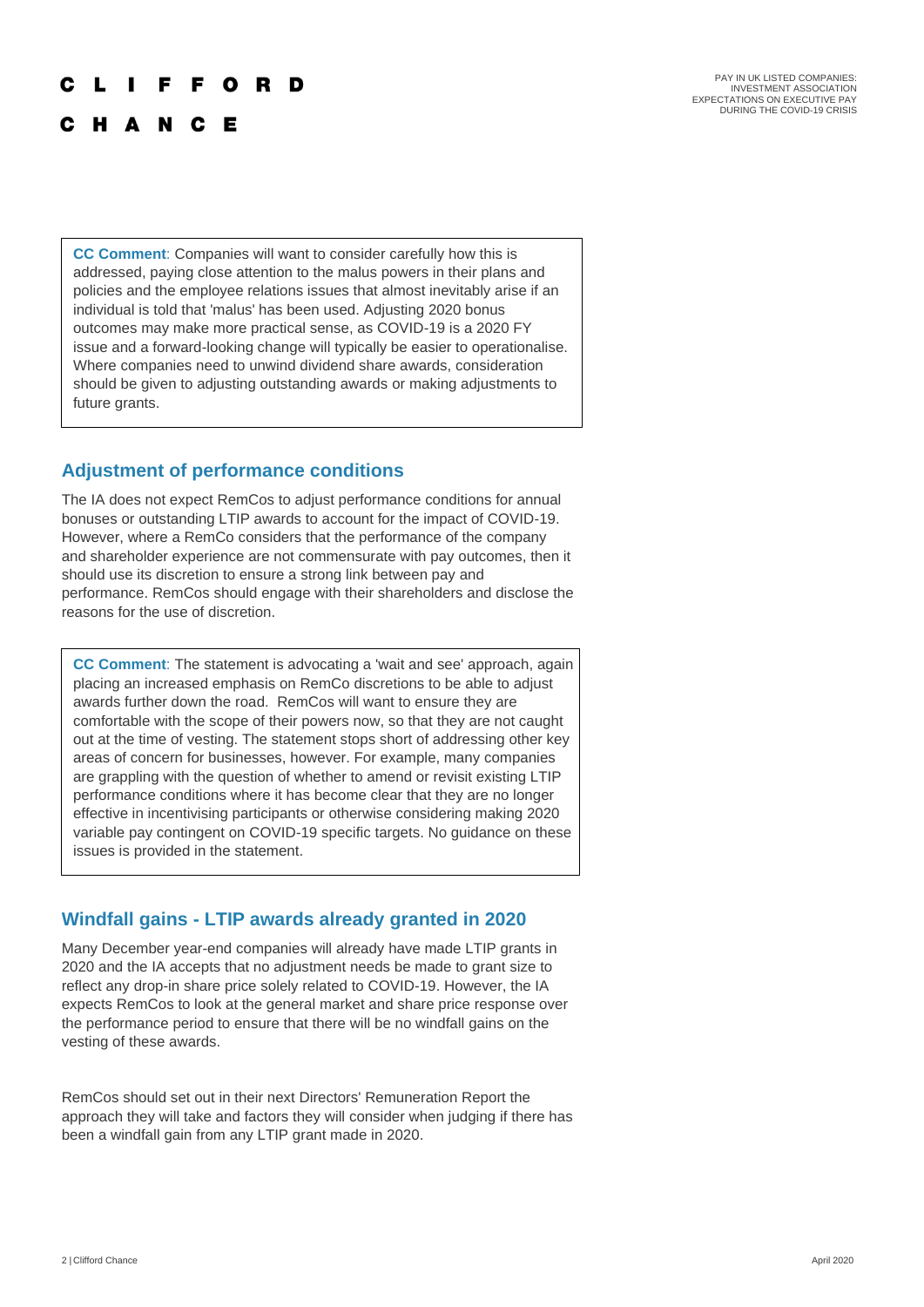# F O C H A N C E

#### **LTIP grants in the coming months - grant sizes and performance conditions**

Concerns have been raised by businesses over the appropriate size of LTIP grants and the ability to set meaningful performance targets at this time. RemCos are working through various options, including: granting on the normal timeline, setting both performance conditions and grant size now; granting now but committing to setting performance conditions at a later time; or delaying the grant to allow the RemCo to more fully assess the impact of the crisis at a later time.

Whichever approach a RemCo takes, this should be explained to its shareholders. Again, the IA emphasises that a RemCo should be clear about the discretionary powers available to it on vesting and commit to using those powers to ensure that outcomes reflect company and executive performance as well as the experience of other stakeholders. Shareholders will again expect the RemCo to use its discretion to reduce vesting outcomes where windfall gains have been received.

On grant size, granting awards at maximum opportunity in cases where share prices have fallen substantially is discouraged.

On performance conditions, where a RemCo grants an LTIP award at the usual time while delaying setting performance conditions, the IA recommends that the conditions are set within a reasonable period of up to six months from grant. Where a RemCo delays the LTIP grant entirely, a performance period of 3 years following grant is still expected. However, where this is not possible, a RemCo may shorten the performance period by up to 6 months, as long as an explanation is provided and adequate post-vesting holding of shares is in place. Where the performance period is shortened, grant sizes should be similarly reduced.

**CC Comment**: Given the current status of the COVID-19 pandemic and associated timing issues, the more sensible approach may be for companies to grant now, making it clear in all related grant and employee communications, as well as during relevant shareholder discussions, that the RemCo has broad discretion on performance outcomes that will be considered pre vesting.

### **Raising capital and Government help**

Where a company is seeking additional capital from shareholders or takes aid from the government (for example furloughing employees) this should be reflected in the executives' remuneration outcomes.

RemCos and management teams are expected to be even more mindful of the wider employee and workforce pay issues through the COVID-19 period. Companies should be consistent and fair in their treatment across the board where decisions negatively impact the wider workforce, for example where employees are being asked to take reductions in salary, a similar approach should also be followed by executives.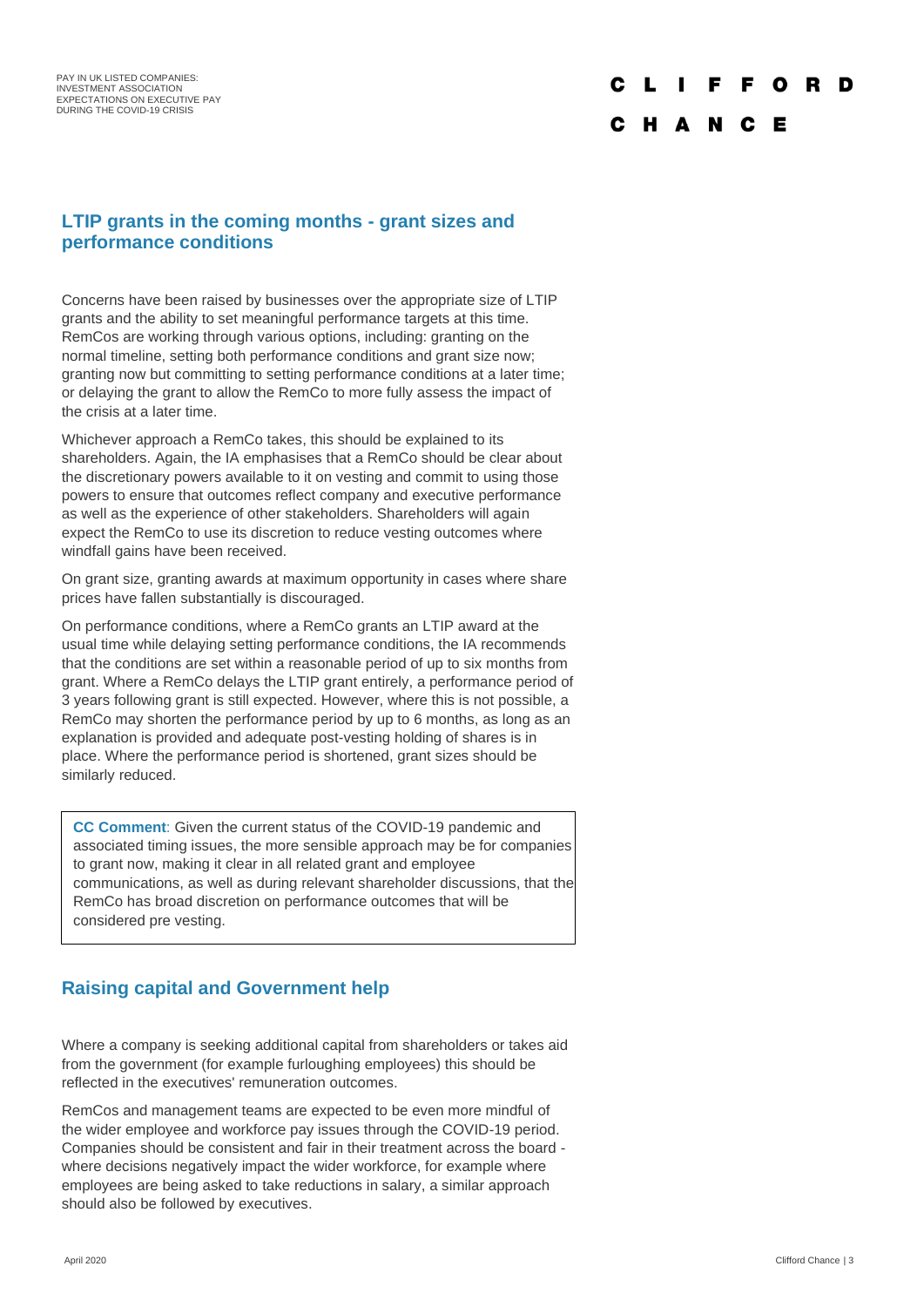#### C L I F F O R D

C H A N C E

PAY IN UK LISTED COMPANIES:<br>INVESTMENT ASSOCIATION<br>EXPECTATIONS ON EXECUTIVE PAY<br>DURING THE COVID-19 CRISIS

#### **Impact on Directors' Remuneration Policy and shareholder vote**

For companies taking their Directors' Remuneration Policy to shareholders at an upcoming AGM, the IA confirms that there is no expectation that these policies should be rewritten to address the COVID-19 crisis. However, if companies are seeking to propose variable pay increases in 2020, then the RemCo should carefully consider if such an increase remains appropriate.

**CC Comment**: Although helpful insight from the IA, this is likely to have come too late in the day for many companies. Many companies have already taken a view on freezing executive pay increases ahead of the AGM season.

For companies that have not yet started consulting on their Remuneration Policy, bringing forward a number of substantial changes in circumstances where the company is significantly impacted by COVID-19 may not be appropriate, and companies may want to adopt a 'wait and see' approach.